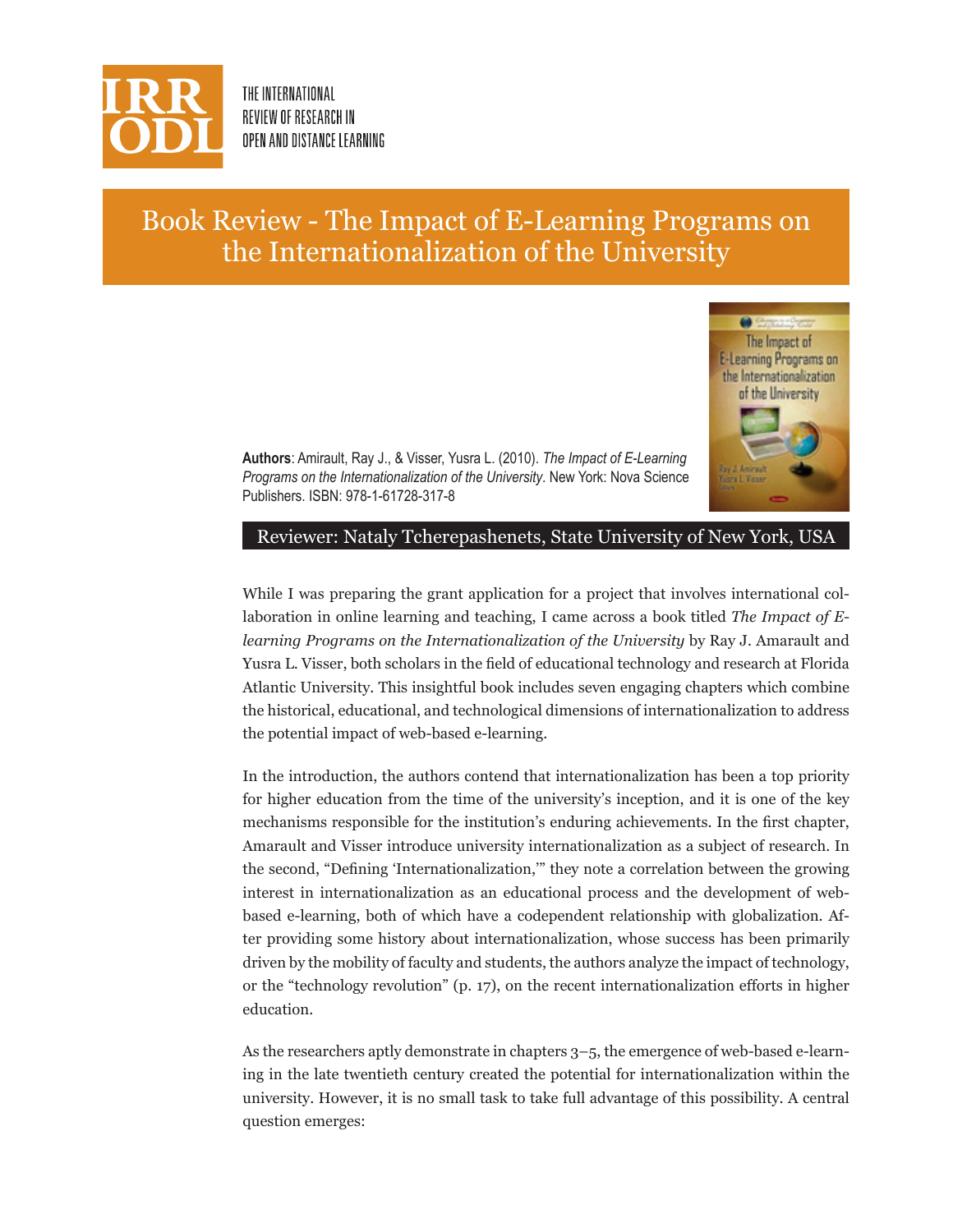Has this historic shift towards web-based e-learning actually *increased* internationalization within the university by allowing greater cross-national student and faculty participation, or has it rather *decreased*  internationalization by eliminating the traditional requirement for face-to-face meetings within classrooms, where the effects of direct human interaction might be most keenly felt? (p. vii–viii)

There is no simple answer to this question. In chapters 6 and 7, the authors analyze seven factors present in web-based e-learning which, in their opinion, may have a positive impact on internationalization within the university. These are (1) faculty role, (2) student role, (3) student and faculty migration, (4) community and cultural context, (5) availability of knowledge and information, (6) educational access, and (7) instructional strategies. Amarault and Visser suggest that in order to enhance internationalization in the online environment, faculty members should be open to taking on the role of facilitators. In this role, they must possess strong writing skills and be willing to assist students of various ethnic, cultural, and linguistic backgrounds to develop cognitive and metacognitive skills. Faculty participation in online course design acquires major importance, along with subject matter expertise. The collaborative engagement of students can be a very positive factor particularly when there is an opportunity for interaction between individuals from different cultural backgrounds, which may contribute to internationalization. Amarault and Visser correctly observe that in the best of cases, these "differences can be viewed as strengths on which to capitalize in the online environment" (p. 27).

Although web-based e-learning reduces faculty and student migration, the approach can have a positive impact on internationalization. This can be achieved, for example, with online communication between people from different countries. Many interdisciplinary and interinstitutional collaborations can be facilitated by the affordances of advanced communication technology. The success of this process is also determined by the learning management systems (LMS) in place, which shape both community and cultural contexts and can either enhance or impede internationalization. And, as the authors point out, there is a continuing need to develop content that encompasses elements from a wide range of cultural, geographical, and political backgrounds. The fact that this knowledge and information is available through open access both in the original language and in translation contributes positively to internationalization.

Furthermore, in contrast to the traditional migration pattern, distance education can potentially be accessible to a wide variety of people because there is no need to relocate. Although the digital divide continues to exist (there are still billions of people around the globe without Internet access, as statistics illustrate), it is shrinking. For example, the number of Internet users worldwide in 2010 grew 444.8% in comparison to percentages from 2000 (see http://www.internetworldstats.com/). Amarault and Visser note another problem, which is Internet penetration. This varies significantly in some of the most heterogeneous regions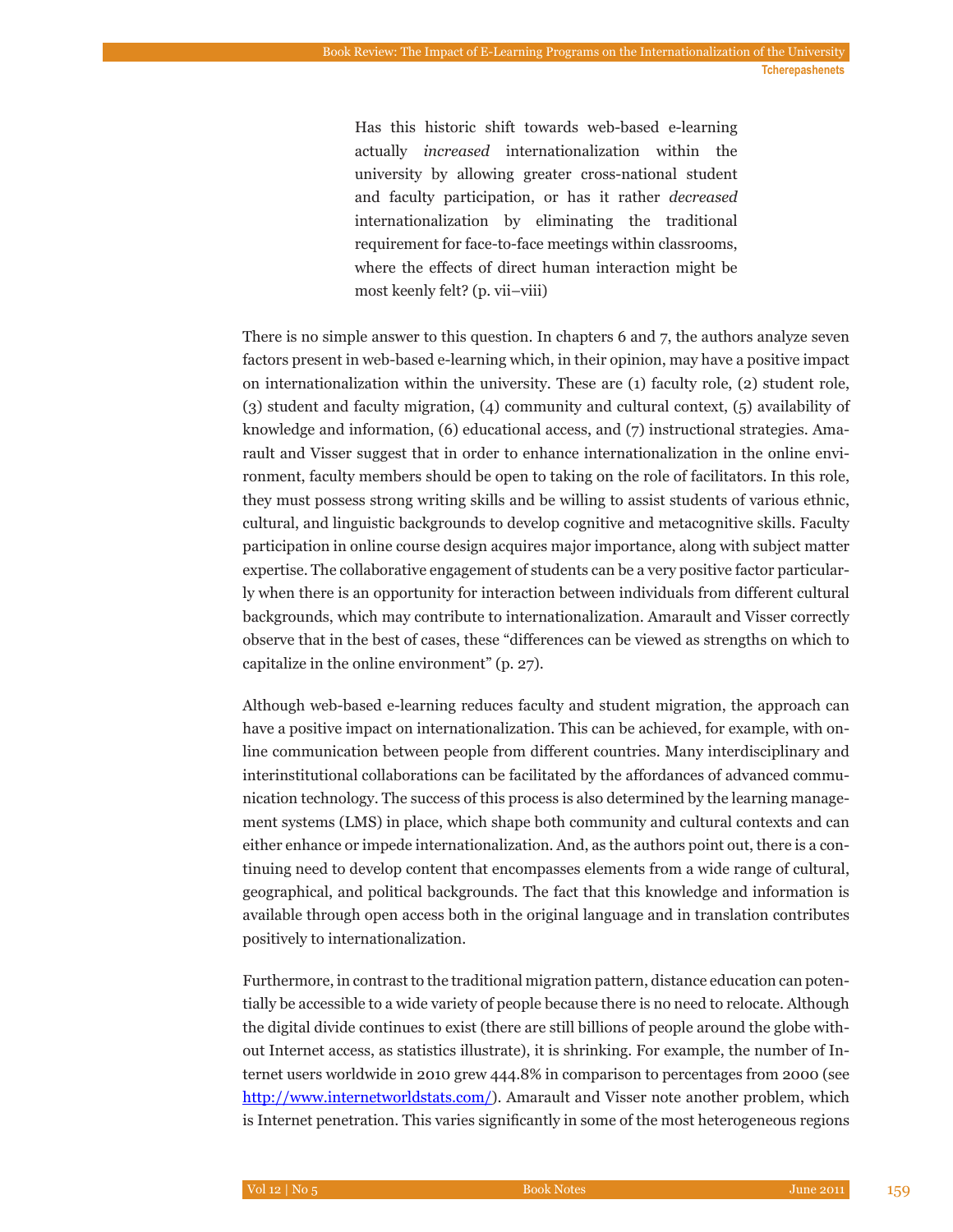of the world. According to Internet World Statistics, as of June 2010, penetration rates are 77.4% in North America, 58.4% in Europe, and 10.9% in Africa. Despite these limitations, the increased access to the Internet that many populations have may support internationalization for the university.

Instructional strategies play a major role in promoting internationalization efforts. Amarault and Visser consider group-based activities, integrating of materials from a variety of cultural traditions and geographical regions, and interviews to be the most successful instructional strategies for enhancing internationalization. They mention specific technologies that support internationalization in virtually any academic subject, including online translation tools, Internet connection speeds capable of supporting real-time audiovisual communication, the emergence of cloud computing, and social networking.

In the final chapter, titled "Discussion," Amarault and Visser suggest that understanding the seven factors, which they described earlier, in light of Knight's scheme of internationalization (1999) can be instrumental to strategic planning for reaching internationalization goals. According to the authors, the impact of e-learning on students and faculty migration are aligned most closely with the *activity* approach of Knight's internationalization scheme, which focuses on curriculum, academic exchange, and international students. They see the modification of the roles of faculty and students as part of the *competency* approach, with its emphasis on knowledge, skills, and attitude development. The integration of digitally archived intellectual content from diverse regions into web-based learning links fits the *ethos* approach, which emphasizes culture or climate development that supports internationalization. Finally, Amarault and Visser view instructional strategies as being aligned with Knight's *process* approach, which stresses the integration of international elements into teaching, research, and service. In the same vein, one may notice strong connections between the seven factors and Knight's approaches to internationalization. These relationships should be taken into consideration when strategies for internationalization are developed.

The authors then move from analyzing the potential impact of web-based e-learning to the discussion of real situations and outstanding questions. They notice, for example, that web-based e-learning might filter out certain aspects of internationalization because the individuals using the required technology are working in a single language, and the textual communication does not transmit many of the features inherent in cross-cultural intercourse, such as accents, mannerisms, styles of verbal communication, and study and learning patterns. This can be addressed, according to the authors, by integrating audio and video streaming, a real-time audio and video connection between individuals in an online classroom. As this technology becomes more widely available, aspects of intercultural discourse between students and faculty will be improved. The wider implementation of this technology will increase the level of university internationalization through e-learning. It requires a careful and systematic approach that must be factored into long-term strategies.

Although distance learning was ranked at the bottom of the list among internationalization policies and practices by the International Association of Universities in 2006, it was placed